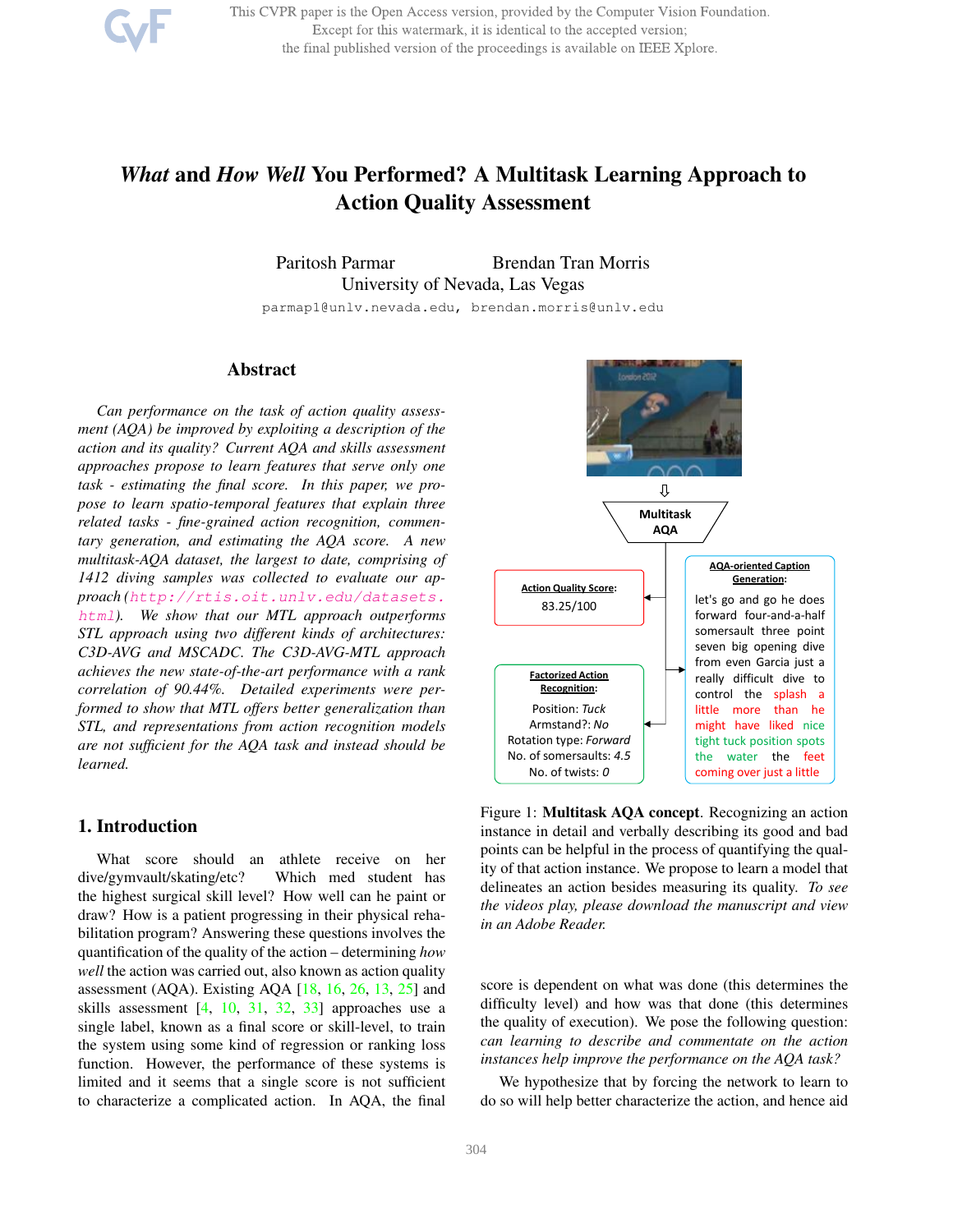in AQA. So, rather than using just a single encompassing quality label to train the network, we introduce a multitask learning (MTL) approach (Fig. 1) to assess the quality of an action. Specifically, we propose to utilize 3D CNN's to learn spatio-temporal representations of salient motion and appearance; optimize those using loss functions which account for i) the action quality score, ii) factorized (detailed) action classification, and iii) generate a verbal commentary of performance; and are trained end-to-end. Note that the architectures are multitask and not multi-modal since the input does not use captions or action classification to produce the AQA score. Besides straight forward utility for AQA and action classification, automatic commentary or sports narrative generation has been viewed valuable and greatly applicable in a recent work by Yu *et al*. [29].

For AQA tasks, domain experts can provide detailed analysis of performance. In the professional sports setting, ground truth annotations for detailed action classification and commentary by former athletes are readily available in broadcast footage facilitating extraction of labels and descriptive captions. As such, to evaluate our approach, we introduce the first multitask AQA dataset with 1412 samples of diving which is also the largest AQA dataset to date.

Experimental evaluation show that performance of both the architectures improved as more tasks were added and the C3D-AVG-MTL variant outperforms all existing AQA approaches in literature. MTL was shown to outperform STL across various training set sizes. Further experiments explore the AQA-orientedness of the feature representations learned by our networks and find they outperform actionrecognition representations on unseen actions indicating that better generalized concepts of quality were learned.

Contributions: primary novelty of this works lies in the problem formulation – to learn spatio-temporal representations by optimizing networks end-to-end jointly for finegrained action description and AQA scoring. Task selection is intuitive. No previous work has done this; not just for AQA, but even action recognition and captioning tasks. We release a novel MTL-AQA dataset which is the largest AQA dataset so far, much more diverse, challenging, and richly annotated with factorized fine-grained action class and AQA-oriented captions. Our dataset can help researchers in the field to examine new ideas for AQA and auxiliary tasks. We show that our MTL approach works across different architectures. Our approach is applicable to a wide range of problems. Our proposed models are simple, yet intuitive, and effective in carrying out central of learning representations in a MTL setting by optimizing networks end-to-end. Our C3D-AVG-MTL surpasses all the existing approaches.

AQA: Pirsiavash *et al*. [18] proposed the use of DFT/DCT of body pose as features for a support vector regressor (SVR) to map to a final action quality score. They introduced an action quality dataset containing two actions: Diving and Figure Skating. However, since their method relied solely on pose features, it neglected important visual quality cues, like splash in the case of Diving. Since accurate pose is especially difficult in sports scenarios where athletes undergo extremely convoluted poses, Venkataraman *et al*. [25] better encoded using the approximate entropy of the poses to improve the results.

More recently, spatio-temporal features from 3D convolutional neural networks (C3D) [24] proved to be very successful on a related task of action recognition since they captured appearance and salient motion. Seeing this as a desirable property that would help to take into account visual cues, Parmar and Morris [16] proposed using C3D features for AQA. They proposed three frameworks, C3D-SVR, C3D-LSTM, and C3D-LSTM-SVR, which differed in their feature aggregation and regression scheme. All the frameworks worked better than previous models proving the efficacy of C3D features for AQA. Xiang *et al*. [26] proposed breaking video clips into action specific segments and fusing segment-averaged features instead of over full videos. By adding finer segment labels to data samples performance was improved. Li *et al*. [13] divide a sample into 9 clips and use 9 different C3D networks dedicated to different stags of Diving. Features are concatenated and further processed through conv and fc layers to produce a final AQA score using a ranking loss along with the more typical L2 loss. Xu *et al*. [27] tackle AQA for longer action sequences using self-attentive and multiscale convolutional skip LSTM.

Skills assessment: Zia *et al*. [33] extract spatio-temporal interest points (STIP's) in the frequency domain to classify a sample into novice, intermediate or expert skills level. Instead of using handcrafted STIP's Doughty *et al*. [4] learn and use convolutional features with ranking loss as their objective function to evaluate surgical, drawing, chopstick use and dough rolling skills. In their subsequent work [5], they use temporal attention. Li *et al*. [14], make use of spatial attention in the assessment of hand manipulation skills. Bertasius *et al*. [1] focus on measuring basketball skills but rely only on assessment of a single basketball coach making their dataset subjective to a particular evaluator.

All of the existing AQA and SA frameworks are single task models and only give the final AQA score. Our proposed framework is a multitask model to recognize the action, measures its quality and also generates captions (or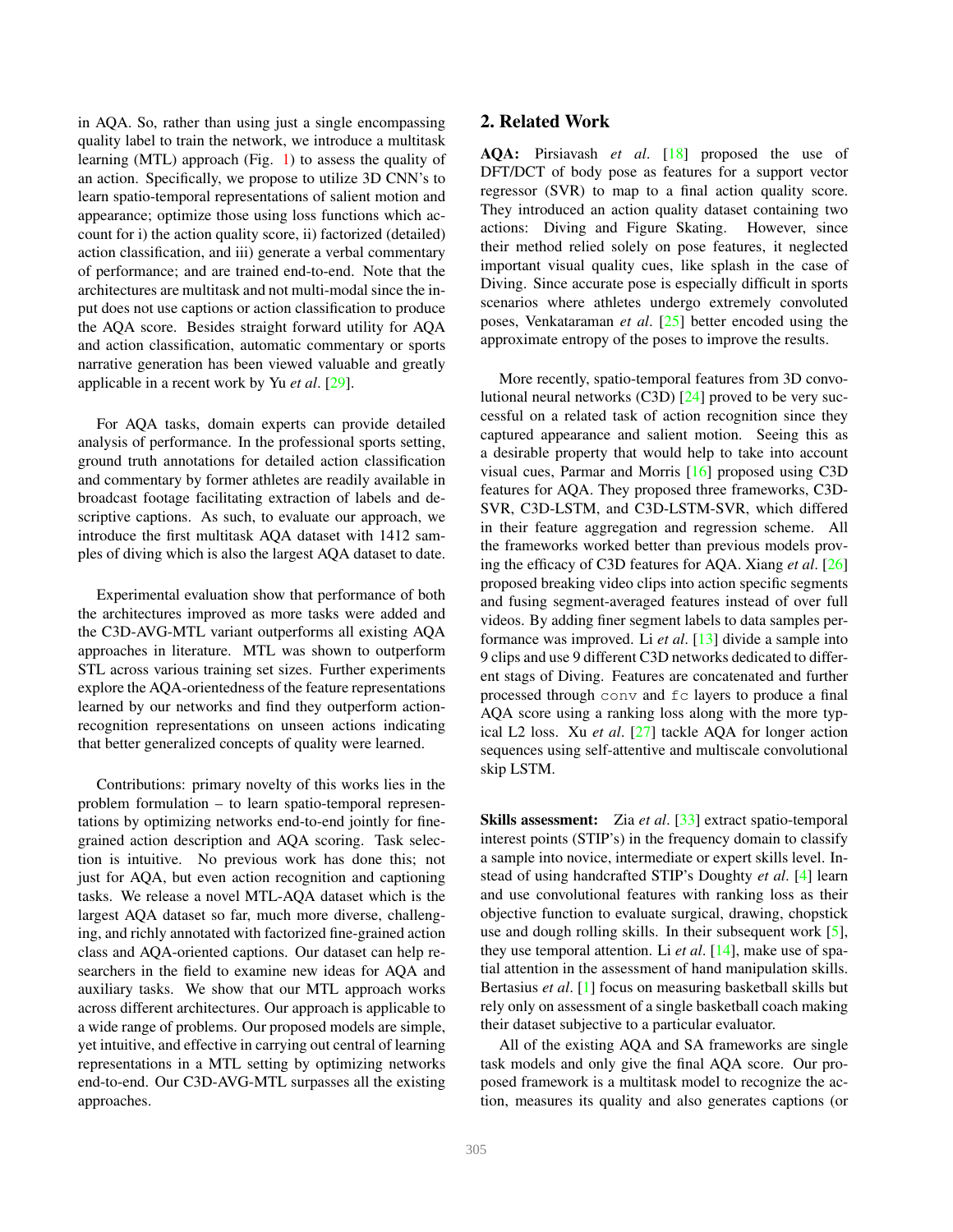| <b>Dataset</b>                                | Events                     | Height                          | Genders         | # Samples | Events | <b>View Variation/</b><br><b>Background</b> | Labels                                    |
|-----------------------------------------------|----------------------------|---------------------------------|-----------------|-----------|--------|---------------------------------------------|-------------------------------------------|
| <b>MIT Dive <math>\lceil 18 \rceil</math></b> | Individual                 | 10m Platform                    | Male            | 159       |        | No/Same                                     | AOA score                                 |
| UNLV Dive $[16]$                              | Individual                 | 10m Platform                    | Male            | 370       |        | No/Same                                     | AQA score                                 |
| <b>Ours MTL-AQA</b>                           | Individual.<br>Synchronous | 3m Springboard,<br>10m Platform | Male,<br>Female | 1412      | 16     | Yes/Different                               | AQA score,<br>Action class,<br>Commentary |

Table 1: **Details of our newly introduced dataset**, and its comparison with the existing AQA datasets.

| <b>Position</b>      | Armstand  | <b>Rotation type</b>                            | # SS | # TW              |
|----------------------|-----------|-------------------------------------------------|------|-------------------|
| Free<br>Tuck<br>Pike | No<br>Yes | Inward<br>Reverse<br><b>Backward</b><br>Forward |      | 0 to 4.5 0 to 3.5 |

Table 2: Classification of dives. Each combination of the presented sub-fields produces a different kind of maneuver.

commentary).

Multi-modal approaches and captioning: Images and videos (especially sports) are often accompanied by a caption or commentary which can themselves serve as labels yet to be exploited for AQA or skill assessment. Quattoni *et al*. [19] use large quantities of unlabeled images, with associated captions, to learn image representations. They found that this sort of pre-training with extra information could speed up the learning on a target task. Rather than using captions as groundtruth labels, Sonal *et al*. [6] treated captions as a "view" and use them along with images to learn a classifier using co-training. They again used commentary as a "view" for action recognition with success. To train an activity classifier in an automated fashion, without the requirement of any manual labeling, Sonal and Mooney [7] make use of broadcast closed captions and used the system for video retrieval. There are a few works which focus on captioning in sports settings. Yu *et al*. [29] address the task of generating fine-grained video descriptions for basketball and evaluate performance using their novel metric. Commentary generation in cricket has been addressed in [20, 21], while Sukhwani addressed the problem of describing tennis videos in  $[23]$ . While these works focus on captioning or improving captioning, we integrate a captioning task with an AQA task to provide stronger supervision as commentary is a verbal description of AQA.

## 3. Multitask AQA Dataset

In order to facilitate research in the area of AQA, we release a new dataset. This is the first of a kind multitask AQA dataset. With 1412 samples, it is the largest AQA dataset to date. This particular dataset focuses only on Diving as it has seen the most usage recently. Data was compiled from 16 different events unlike the single main event (2012 Olympics Men's 10m Platform Diving competition) used for previous datasets  $[18, 16]$  to provide significantly more variation. Diving samples in the new dataset were collected from various International competitions and include the 10m Platform as well as 3m Springboard, include both male and female athletes, individual or pairs of synchronized divers, and different views. A comparison of our new dataset with existing Diving AQA sets is provided in Table 1.

Since data was collected from televised international events, before the athletes perform their routines, information regarding their routine is displayed. This information includes the difficulty of the dive and a description of the dive. The AQA score is extracted from the judges' scores after the dive completion. The dataset uses the same dive classification strategy as Nibali *et al*. [15], where instead of using dive number (equivalent to an action class in action recognition) directly, we factorize a dive into its components such as the position of the dive, the number of somersaults (SS), and number of twists (TW). Full details for the dive classification is in Table 2.

Further, during and after a diving routine, television analysts provide commentary. These analysts are often retired athletes and have deep understanding of the sport. This verbal account of the athlete's performance is recorded for the third type of action label. The commentary was considered an important indicator for performance since it was the only way to "watch" an event before telecast was available. Commentators say what the athlete performed, what was correct with the athlete's performance, and where and how athletes made mistakes. This provides deeper insight into the athlete's performance and can help an average person better understand the sport. We used Google's Speech-To-Text API to convert commentary audio to text.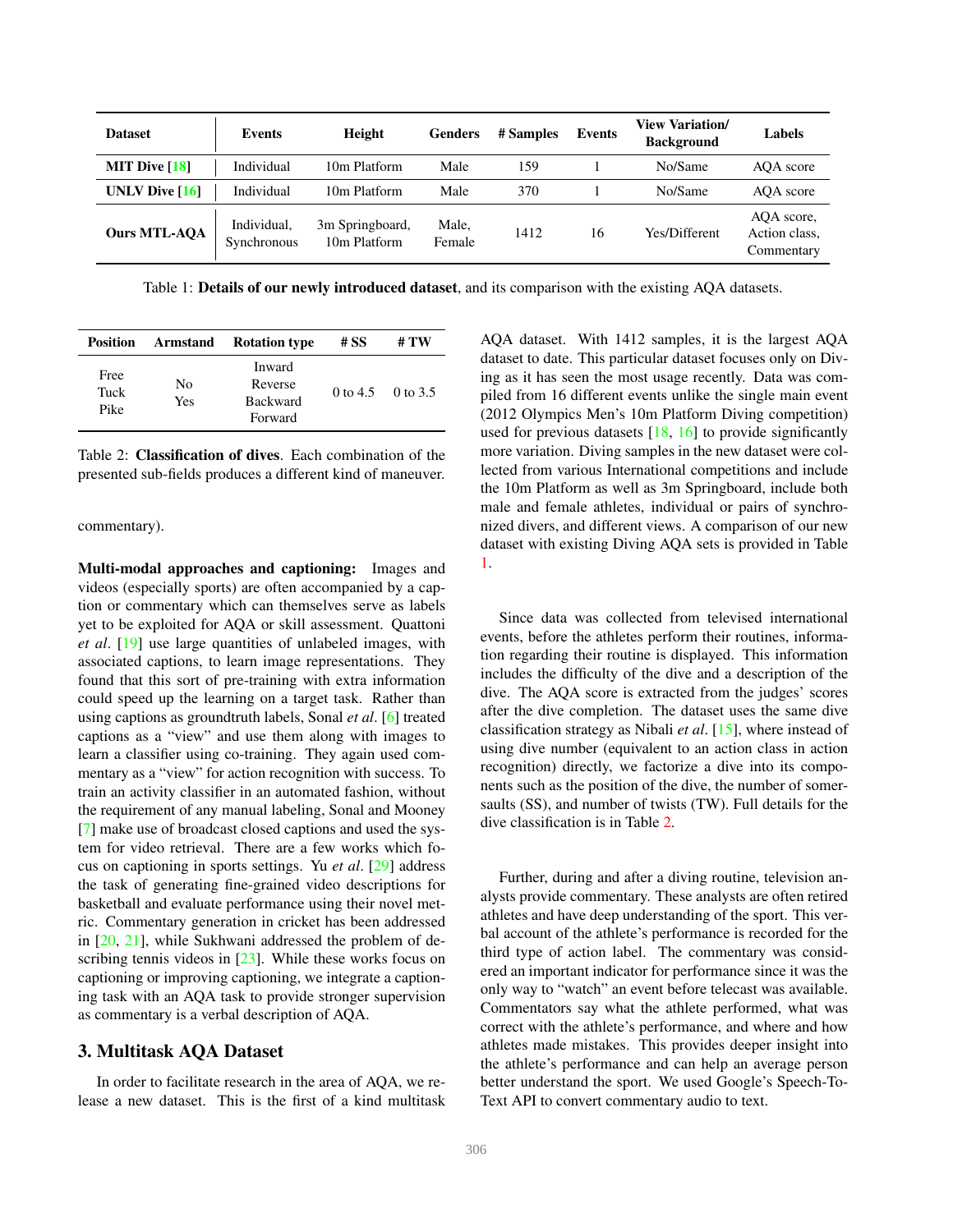## 4. Multitask Approach to AQA

MTL is a machine learning paradigm in which a single model caters to more than a single task. An example is to recognize road signs, roads, and vehicles together while an STL approach would require separate models for each object type. MTL tasks are generally chosen such that they are related to one another and their networks have a common body that branches into task-specific heads. The total network loss is the sum of individual task losses. When optimized end-to-end, the network is able to learn richer representation in the common body section since it must be able to serve/explain all tasks. With the use of related auxiliary tasks, which are complementary to the main task, the richer representation tends to help improve performance on the main task.

In general, not just for diving, action quality is a function of *what* action was carried out and *how well* that action was executed. This makes the choice of auxiliary tasks natural: detailed action recognition is the answer to the *'what'* part and commentary, being a verbal description containing good and bad points about action execution, is an answer to the *'how well'* part. AQA can be thought of as finding a function that maps input video to the AQA scores. Caruana in [2] views supervision signals from auxiliary tasks as an inductive bias (assumptions). Inductive bias can be thought of as constraints that restrict the hypothesis/search space when finding the AQA function. Through inductive biases, MTL provides improved generalization as compared STL [2].

In this work, the main task is to assess the action quality (AQA score) and the auxiliary tasks are to recognize the action (dive type classification) and to generate descriptive captions/commentary. Action recognition in turn consists of five fine-grained dive sub-recognition tasks: recognizing position and rotation type, detecting armstand, and counting somersaults and twists.

First, let us formalize the settings and objective functions. AQA is a regression problem where, generally, the Euclidean distance between the predicted quality score and the ground truth is used as the objective function to be minimized [16, 26, 13]. Initial experimentation found that using L1 distance in addition to L2 yielded better results on the AQA task

$$
\mathcal{L}_{AQA} = -\frac{1}{N} \sum_{i=1}^{N} (x_i - y_i)^2 + |x_i - y_i| \tag{1}
$$

where  $x_i$  is the predicted score and  $y_i$  is the ground truth score for each of the N samples. For action recognition, we use cross-entropy loss between the predicted labels and ground truth label

$$
\mathcal{L}_{Cls} = -\frac{1}{N} \sum_{i=1}^{N} \sum_{sa} \sum_{j=1}^{k_{sa}} y_{i,j}^{sa} log(x_{i,j}^{sa})
$$
(2)

where  $k_{sa}$  is the number of categories in sub-action class sa (as in Table 2). Negative log likelihood is used as the loss function for the captioning task

$$
\mathcal{L}_{Cap} = -\frac{1}{N} \sum_{i=1}^{N} \sum_{sl} ln(x^{cap}_{y^{cap}})
$$
 (3)

with sl is the sentence length. The overall objective function to be minimized is the summation of all the losses

$$
\mathcal{L}_{MTL} = \alpha \mathcal{L}_{AQA} + \beta \mathcal{L}_{AR} + \gamma \mathcal{L}_{Cap}.
$$
 (4)

where  $\alpha$ ,  $\beta$ ,  $\gamma$  are loss the weights. Now, we will introduce two different architectures for MTL-AQA.

MTL-AQA architectures Unlike action recognition that may be accomplished by looking at as little evidence as just a single frame [11], for AQA the complete action sequence needs to be considered because the athlete can make or lose points at any point during the whole sequence.

While spatio-temporal representations learnt using 3D CNN's capture appearance and salient motion patterns [24], which makes them one of the best candidates for action recognition  $[24, 8]$  and also for AQA  $[16, 26, 13]$ , 3D CNN's require large memories which limits their application to small clips. We tackle this bottleneck in two ways:

- 1. divide the video (96 frames) into small clips (16 frames), and then aggregate clip-level representations to obtain video-level description (Sec. 4.1)
- 2. downsample the video into a small clip (Sec. 4.2)

Networks designed for multitask learning generally two segments: common network backbone and task-specific heads. Common network backbone learns shared representations, which are then further processed through taskspecific heads to obtain more task-oriented features and outputs.

#### 4.1. Averaging as aggregation (C3D-AVG)

The first network we present is C3D-AVG (Fig. 2). Network backbone: Backbone consists of C3D network [24] upto the fifth pooling layer.

Aggregation scheme: An athlete gathering (or losing) points throughout the action can be seen as an addition operation. Combining this perspective with a good rule of thumb that when good representations are learned, linear operations on them become meaningful, we propose to enforce a linear combination of representations to be meaningful, in order to learn good representations. Specifically,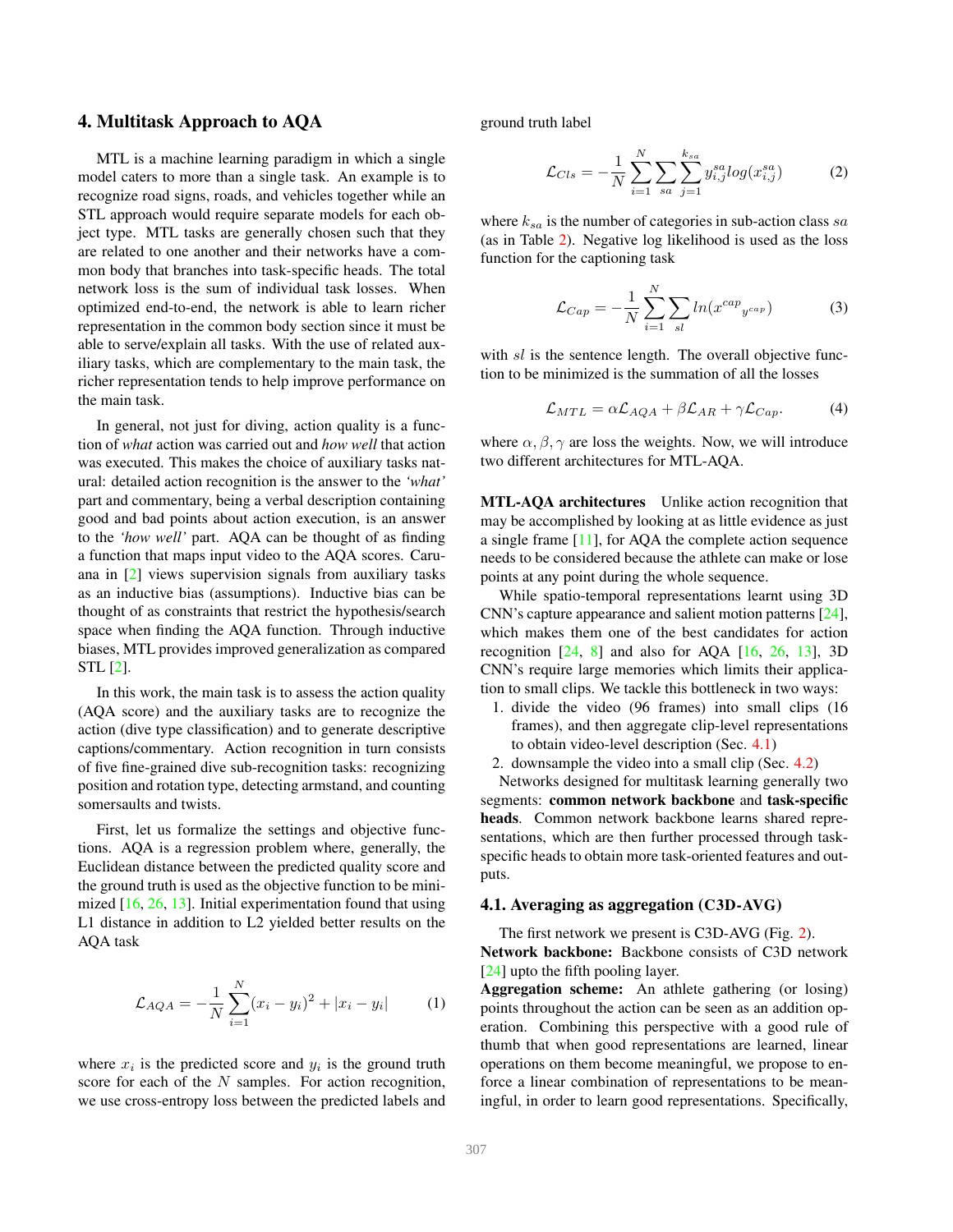

Figure 2: C3D-AVG-MTL network.

we propose to use *averaging* as the linear combination. The network is optimized end-to-end for all three tasks.

C3D-AVG network up to Average layer can be considered as an encoder, which encodes input video-clips into representations that when averaged (in feature space) would correspond to the total AQA points gathered by the athlete. Subsequent layers can be thought of decoders for individual tasks.

Task-specific heads: For action-recognition and AQA tasks, clip-level pool-5 features are averaged elementwise to yield a video-level representation. Since captioning is a sequence-to-sequence task, the individual clip-level features are input to the captioning branch before averaging (individual clip-level features worked better in practice than averaged clip-level features for captioning).

## 4.2. Multiscale Context Aggregation with Dilated Convolutions (MSCADC)

Multiscale context aggregation with dilated convolutions (MSCADC) [28] has been shown to improve the classification of dives in the work of Nibali *et al*. [15]. Given its strong performance on an auxiliary task MSCADC was selected for MTL. Our MTL variant network has a backbone and multiple heads as illustrated in Table 3.

Network backbone: The MSCADC network is based on C3D network [24] and incorporates improvements like using Batch Normalization [9] to provide better regularization which is needed in AQA where data is quite limited. Additionally, pooling is removed from the last two convolutional groups of C3D and instead a dilation rate of 2 is used. This backbone structure is shared among all the MTL tasks.

Task-specific heads: We use separate heads, one for each task. Heads consist of a context net followed by a few additional layers. The context net is where the feature maps are aggregated at multiple scales.

Dilated convolutions and multi-scale aggregation have shown improvements in the tasks involving dense predictions [28]. We believe that removing pooling layers and using dilated convolutions better maintains the structure of the diving athlete without losing resolution. This helps in better assessment of the athlete's pose which is critical for AQA. For example, pose can identify when legs are aligned or split which is useful not only for diving but also other sports such as gymnastic vault, figure skating, skiing, snowboarding, etc.

Unlike the C3D-AVG network, we downsample the complete action into a short sequence of only 16 frames (something like key action snapshots) as done by Nibali *et al*. [15]. This reduces our 96-frames videos into key action snapshots which helps in processing the complete action sequence in a single pass. Processing an action sequence using this network can be thought of as distilling information from the input frames and putting it into feature maps, with different feature maps containing different kinds of pose information. A natural benefit of downsampling the sequence is that there is a significant reduction in the the number of network parameters and memory which can be used instead to increase spatial resolution.

### 5. Experiments

**Implementation:** PyTorch [17] is used to implement all the networks; common network backbones were pretrained on the UCF101 [22] action recognition dataset. The captioning module utilized a GRU [3] cell and a dropout rate of 0.2 in the encoder and decoder. Maximum caption length is set to 100 words. Full vocabulary size is 5779. The parameters  $\alpha$ ,  $\beta$ , and  $\gamma$  in Eq. 4 are set to 1, 1, and 0.01. All networks used the Adam optimizer [12] and were trained for 100 epochs with initial learning rate of 1e-4. Data augmentation is performed through center cropping with temporal augmentation and random horizontal flipping. The center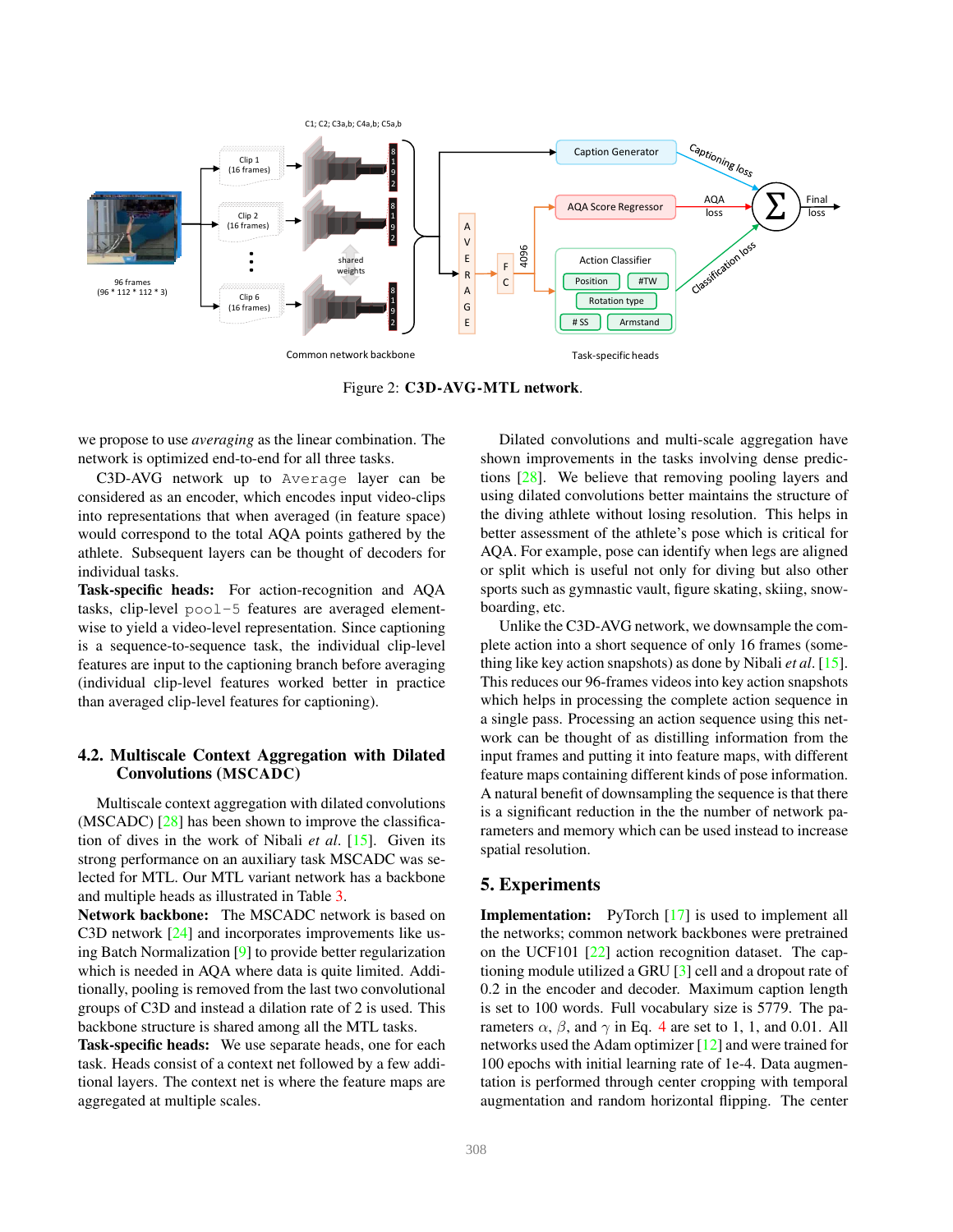|                 | (Common network body)     |               |
|-----------------|---------------------------|---------------|
|                 | $C3(32)$ ; BN             |               |
|                 | MP(1,2,2)                 |               |
|                 | $C3(64)$ ; BN             |               |
|                 | MP(2,2,2)                 |               |
|                 | $\{C3(128); BN\}$ x2      |               |
|                 | MP(2,2,2)                 |               |
|                 | $\{C3(256); BN\}$ x2      |               |
|                 | $\{C3(d=2,256); BN\}$ x2  |               |
|                 | Dropout(0.5)              |               |
|                 | (Task-specific heads)     |               |
| (AQA Score      | (Action                   | (Captioning)  |
| Head)           | <i>recognition Head</i> ) | Head)         |
| C1(12)          | C1(12)                    | C1(12)        |
| $\{Cntxt net\}$ | $\{Cntxt net\}$           | ${Cntxt net}$ |
| MP(2,2,2)       | MP(2,2,2)                 | MP(2,2,2)     |
| $C3(12)$ ; BN   | $C3(12)$ ; BN             | $C3(12)$ ; BN |
| C3(1)           | (Action                   | Enc. GRU      |
| AP(2,11,11)     | recognition sub-heads)    | Dec. GRU      |

Table 3: MSCADC-MTL architecture. C3(d,ch): 3D convolutions, ch-no. of channels, d-dilation rate. C1: 1x1x1 convolutions. BN: batch normalization. MP(kr): max pooling operation, kr-kernel size. Cntxt net: context net for multi-scale context aggregation. AP: average pooling across (2x11x11) volume.

crop was found to reliably capture both the athlete and other prominent visual cues such as splash. Batch-size was set to three samples. Additional architecture-specific implementation details are as follows:

C3D-AVG: The model is trained end-to-end with a 112  $\times$ 112 center crop from the  $171 \times 128$  pixel input video. Each dive sample was temporally normalized to a length of 96 frames.

MSCADC: Since this architecture does not contain fullyconnected layers and all videos are downsampled to 16 frames, there are fewer model parameters allowing the use of higher resolution video input. Frames are resized to  $640 \times 360$  pixels and  $180 \times 180$  center cropping is used.

Evaluation metrics: AQA is assessed using Spearman's rank correlation, dive classification uses accuracy, and commentary uses captioning metrics of Bleu, Meteor, Rouge, and CIDEr.

#### 5.1. Single-task vs. Multi-task approach

We carry out an experiment to compare the performance of STL against that of MTL. We have a total of 3 tasks: AQA, detailed action recognition, and commentary generation. This experiment first considered the STL approach to AQA task and then measured the effect of including auxiliary tasks. The evaluation is summarized in Table 4. We observe that MTL approaches perform better than STL approach for both the networks, which shows that our MTL

| <b>Tasks</b>    | C3D-AVG | <b>MSCADC</b> |
|-----------------|---------|---------------|
| AOA             | 89.60   | 84.72         |
| $+ Cls$         | 89.62   | 85.76         |
| $+ \text{Caps}$ | 88.78   | 85.47         |
| $+ Cls + Caps$  | 90.44   | 86.12         |

Table 4: STL vs. MTL across different architectures. Cls - classifiction, Caps - captioning. First row shows STL results, while the remaining rows show MTL results.

|                                          |                | Nibali<br>Ours-MTL<br><b>MSCADC</b><br><i>et al.</i> [15] |                | C3D-AVG      |                |              |
|------------------------------------------|----------------|-----------------------------------------------------------|----------------|--------------|----------------|--------------|
| Position<br>Amstand                      | 74.79<br>98.30 |                                                           | 78.47<br>97.45 |              | 96.32<br>99.72 |              |
| <b>Rotation type</b>                     | 78.75          |                                                           | 84.70          |              | 97.45          |              |
| # Somersaults<br># Twists                | 77.34<br>79.89 |                                                           | 76.20<br>82.72 |              | 96.88<br>93.20 |              |
|                                          |                |                                                           |                |              |                |              |
| <b>Model</b><br>B1                       | B <sub>2</sub> | <b>B3</b>                                                 | <b>B4</b>      | М            | R              | C            |
| 0.26<br>C3D-AVG<br><b>MSCADC</b><br>0.25 | 0.10<br>0.09   | 0.04<br>0.03                                              | 0.02<br>0.01   | 0.11<br>0.11 | 0.14<br>0.13   | 0.06<br>0.05 |

Table 5: Performance on auxiliary tasks.

approach is not limited to a network but is generalizable across networks. Other thing to note here is that MTL performance improves as we incorporate more tasks. Comparing both the architectures, we find that our C3D-AVG outperforms our MSCADC for both STL and MTL, while MSCADC has the advantage of being fast and lower memory requirement than C3D-AVG. For qualitative results, refer to Table 6 and supplementary material.

Performance on the auxiliary tasks is presented in Table 5. To the best of our knowledge there is only one work (by Nibali *et al*. [15]) on detailed dive classification. Our C3D-AVG-MTL performed best on the classification task as well. We also give captioning metrics for the two networks though there is no baseline for comparison in literature.

Secondly, we compare our models with the existing methods in Table 7. We obtain the results for all of the existing methods on our dataset. C3D-SVR was the best performing method in  $[16]$  but it does not seem to benefit from the increased number of training samples. In [16], C3D-LSTM was reported to be performing worse than C3D-SVR due to insufficient amount of training data and does outperform C3D-SVR with the expanded training data. Our MSCADC-STL works better than most of the existing methods, whereas our C3D-AVG-STL is better performing than all the existing methods. Furthermore, C3D-AVG-MTL with 90.44 correlation achieves new state-of-the-art results.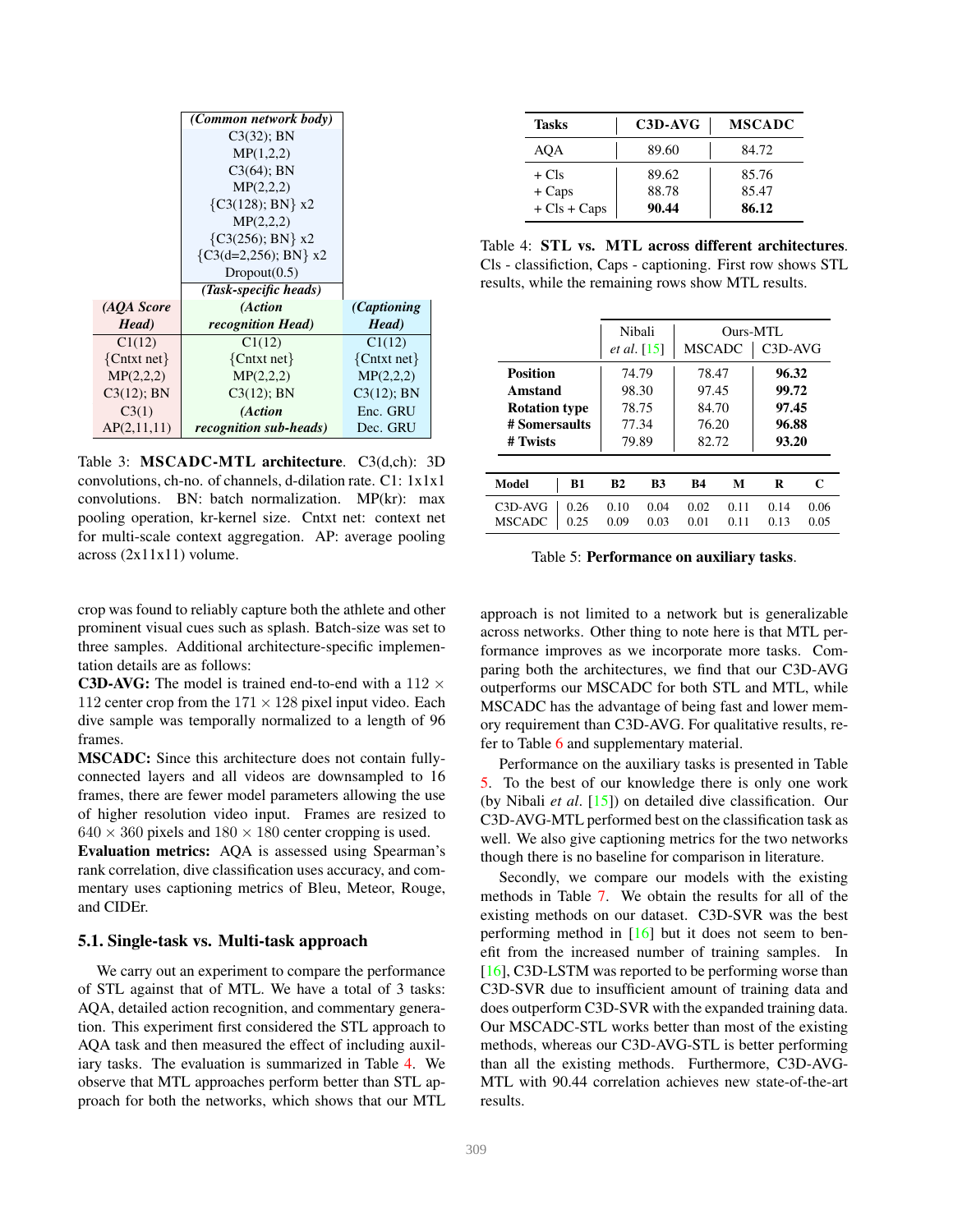

True labels: 89.08; [Tuck, No, Backwards, 3.5, 0] C3D-AVG labels: 80.41; [Tuck, No, Backwards, 3.5, 0] C3D-AVG: that's good she will certainly keep that with a dive that we can certainly do it in that field very impressive it is very good but it was a good dive here playing a little bit low water which is a strong start one look at that closes vertical position it's gonna get seven and a half's I think super slow-motion just throwing up a little bit too much splash but she'll get over 60s mid sixties probably and that will be good enough to keep her middle of the pack which is where she needs to be to



True labels: 63.07; [Free, Yes, Backwards, 2, 2.5] C3D-AVG labels: 65.79; [Free, Yes, Backwards, 2, 1.5] C3D-AVG: well it's okay and the entry into the water not quite 100% vertical but he's just a little bit overcooked on the end obviously there's a few of the divers have you use themselves so if you're getting your hands out there we are rocking and rolling a little bit of a splash with technically a little bit of splash that's not the splash means that the judges will penalize him or only got to 17 from the two and a half somersaults before he goes into the water now that was a



True labels: 84.15; [Tuck, No, Backwards, 3.5, 0] C3D-AVG labels: 81.94; [Tuck, No, Backwards, 3.5, 0] C3D-AVG: excellent excellent dive if you might he's got a lot of divers here with their hands together for him a lot of them here and take a little bit of an angle on the entry that does good through that would not quite a way over a vertical look at that perfect angle so much better judges will like that that angle so not too many



True labels: 47.77; [Pike, No, Forwards, 2.5, 1] C3D-AVG labels: 53.04; [Pike, No, Forwards, 2.5, 1] C3D-AVG: nice nice entry because the execution was fine and then just suggesting she went surfing over the end of the diving board anyway she's a safe distance from the diving board so that's a good dive in the prelims you can see the splash moving away from the diving board six and a half's sevens at best moving further away from the podium dive after dive star with a 58 and it with a 64 this

Table 6: Qualitative results. Labels are ordered as follows: AQA score; [Position, Armstand?, Rotation type, #SS, #TW]. Due to space constraints only generated captions are shown here; please refer to supplementary material for groundtruth.

| Method                                                     | Sp. Corr. |
|------------------------------------------------------------|-----------|
| Pose+DCT $[18]$                                            | 26.82     |
| C3D-SVR [16]                                               | 77.16     |
| $C3D$ -LSTM $[16]$                                         | 84.89     |
| Ours MSCADC-STL                                            | 84.72     |
| Ours C3D-AVG-STL                                           | 89.60     |
| Ours MSCADC-MTL                                            | 86.12     |
| Ours C3D-AVG-MTL                                           | 90.44     |
| Segment-specific methods (train/test on UNLV Dive $[16]$ ) |           |
| S3D (best performing in $[26]$ )                           | 86.00     |
| Li <i>et al.</i> [13]                                      | 80.09     |
| Ours MSCADC-STL                                            | 79.79     |
| Ours C3D-AVG-STL                                           | 83.83     |
| Ours MSCADC-MTL                                            | 80.60     |
| Ours C3D-AVG-MTL                                           | 88.08     |

Table 7: Performance comparison with the existing AQA approaches.

Method proposed by Xiang *et al*. [26] requires manual annotation to mark end points of all the segments which is not available in the new Diving-MTL data. Xiang *et al*. [26] used the UNLV-Dive dataset [16] so for a fair comparison with [26] we train and test our models on UNLV-Dive [16]. The results are enumerated in Table 7. Our C3D-AVG-STL does not perform as well S3D [26]. However, our C3D-AVG-MTL outperforms the S3D model. An important thing to note here is that UNLV-Dive dataset is quite a bit smaller than our newly introduced MTL-AQA dataset which should

| # samples $  1059 450$ |                         |                         | <b>280</b> | 140 |
|------------------------|-------------------------|-------------------------|------------|-----|
| <b>STL</b>             | 89.60 77.27 69.63 64.17 |                         |            |     |
| MTL                    |                         | 90.44 83.52 72.09 68.16 |            |     |

Table 8: STL vs. MTL generalization. Training using increasingly reduced no. of training samples.

limit MTL performance. However, as pointed out in Section 4, MTL provides better generalization than STL, which allows C3D-AVG-MTL to learn effectively from fewer training samples.

Generalization provided by MTL: To ascertain that MTL is providing more generalization, we train our C3D-AVG-STL and C3D-AVG-MTL models using fewer number of datapoints. Train set size and the corresponding STL/MTL performances are detailed in Table 8. We see that MTL consistently outperforms STL, and also the gap seems to widen with fewer training samples.

## 5.2. AQA-orientedness of the learned representations

We trained our networks end-to-end to learn AQAspecific feature representation rather than relying on pretrained action-recognition oriented features (as done in [16]). However, we question if there is a utility in learning AQA-specific feature representation or are actionrecognition oriented features equally good? To answer this, we follow an evaluation scheme similar to Zhang *et al*. [30], where we train linear regressors on top of all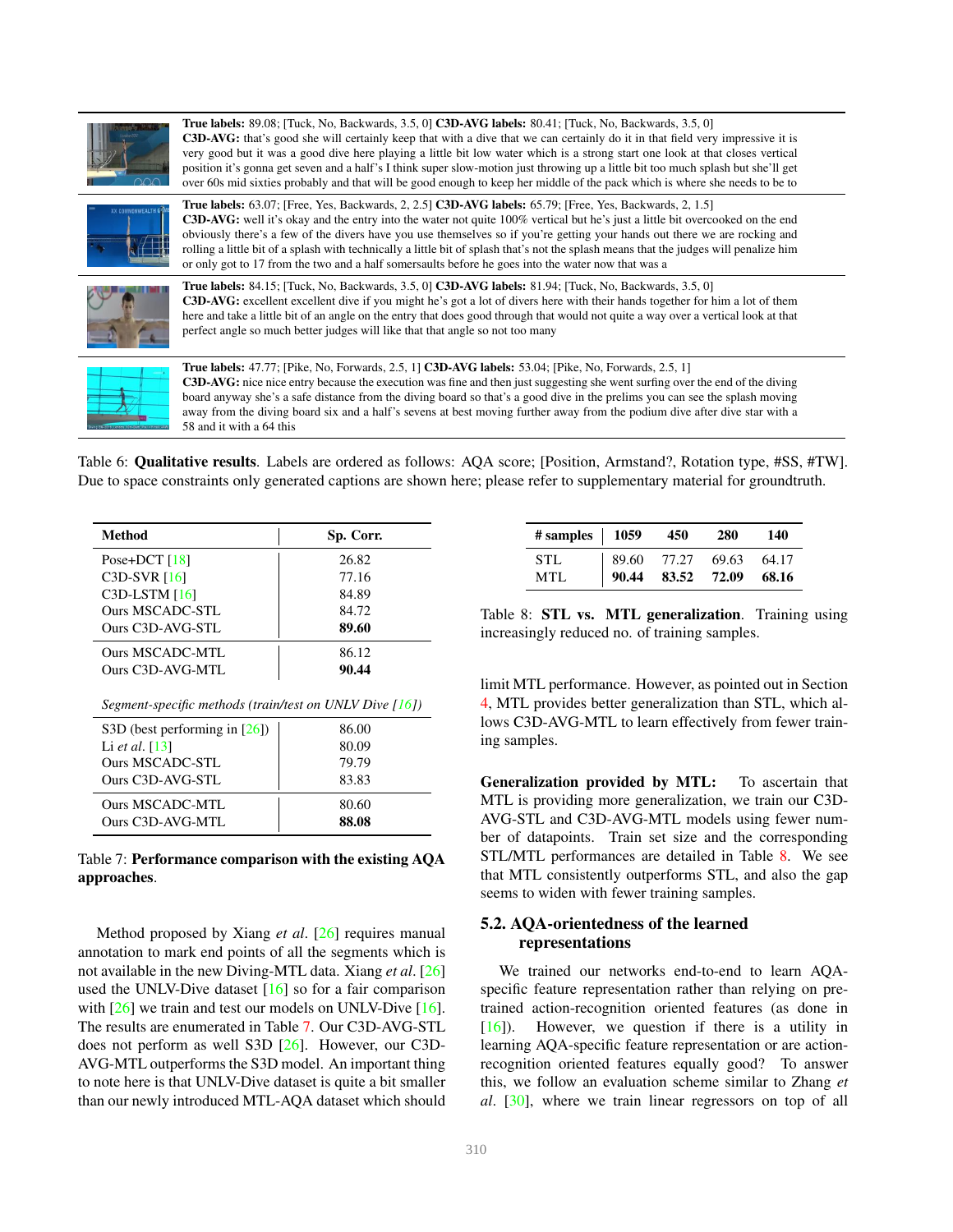|                                                                                                                                   | $ $ c1 |  | c2 c3 c4 c5 |  |
|-----------------------------------------------------------------------------------------------------------------------------------|--------|--|-------------|--|
| Baseline-1 71.01 71.39 73.13 76.34 73.69<br>Baseline-2 72.43 70.15 70.35 57.20 37.63<br>C3D-AVG-MTL 74.26 77.95 82.78 86.18 85.75 |        |  |             |  |
|                                                                                                                                   |        |  |             |  |
|                                                                                                                                   |        |  |             |  |

Table 9: Performance of fitting linear regressors on the activations of all the convolutional layers.

|                                      | c1                                | c2                              | c3             | c4    | c5    |  |  |
|--------------------------------------|-----------------------------------|---------------------------------|----------------|-------|-------|--|--|
| <i>Train/Test events overlapping</i> |                                   |                                 |                |       |       |  |  |
| Baseline-1                           | 41.10                             | 32.06                           | 36.53          | 46.86 | 44.78 |  |  |
| Baseline-2                           | 37.76                             | 42.02                           | 37.98          | 44.28 | 38.56 |  |  |
| C3D-AVG-MTL                          |                                   | 38.32 42.68                     | 45.53          | 49.18 | 38.47 |  |  |
|                                      | Train/Test events non-overlapping |                                 |                |       |       |  |  |
|                                      |                                   | (requires more generalization)  |                |       |       |  |  |
| Baseline-1                           | $-02.68$                          | 00.75 -03.91 -02.22             |                |       | 03.17 |  |  |
| Baseline-2                           |                                   | $-07.52$ $-02.44$ $05.07$ 24.09 |                |       | 25.80 |  |  |
| C3D-AVG-MTL                          | $1 - 07.75$                       |                                 | $-02.77$ 23.51 | 29.56 |       |  |  |

Table 10: Performance of fitting linear regressors on the activations of all the convolutional layers for a novel action class, Gymnastic vault. Top rows: Within-dataset evaluation, bottom rows: Out-of-dataset evaluation.

the convolutional layers, and compare the performance obtained for AQA and action-recognition models. In particular, we consider two action-recognition baselines: C3D model trained on UCF-101 dataset [22] (Baseline-1), and our model trained on our MTL-AQA dataset, but for factorized action recognition task (Baseline-2).

In the primary evaluation, we compare the representations for measuring the quality of diving action. Comparison is detailed in Table 9. In comparison to both the baselines, we find that our C3D-AVG-MTL learns better representations at all the intermediate layers.

Further we compare the representations for measuring the quality of an unseen action class – Gymnastic vault [16]. This helps in estimating the generalizability of the representations. We hypothesize that if our AQA network has learned better representations that actually capture the concept of *quality* in an action, then it should be able to measure the quality of an unseen action better than actionrecognition specific networks. We carry out 2 different evaluations: 1) Within-dataset evaluation and 2) Outof-dataset evaluation. In Within-dataset evaluation we randomly divide the samples into train set and test set, whereas in Out-of-dataset evaluation, train and test samples are drawn from different athletic competitions. Outof-dataset evaluation is more challenging and requires feature representations to be more generalizable and not suffer from dataset-bias. Like the previous experiment, to compare learned representations, we train linear regressors on top of all the convolutional layers. Train and test sets consist of 125 and 56 samples respectively. Results from both evaluations are presented in Table 10.

In the Within-dataset evaluation, the representations learned by all the models seem to be working well, although C3D-AVG-MTL performs best. The difference in performance becomes clearer in the Out-of-dataset evaluation. As expected, Out-of-dataset evaluation is more challenging and performances of all the models drop. However, the performances of Baseline-2 and our model drop more gracefully.

### 6. Discussion

We introduced a multitask learning approach to AQA and showed that MTL performs better than STL because of better generalization which is especially important in AQA and skill assessment since datasets are small. We showed that the representations learned by our MTL models are better able to capture the inherent concept of quality of actions. Our approach is scalable since the supervision required for the auxiliary tasks is readily available from the existing video footage with minimal extra effort compared to just AQA labeling. In addition, state-of-the-art performance was achieved without any finetuning of hyperparameters. Our best performing and recommended model, C3D-AVG-MTL, achieved 90.44% correlation with judged scores which still leaves a small gap to achieve humanexperts-level performance (96% [18]).

Extension to other actions and skills assessment: Although this paper is geared specifically toward multitask diving AQA, the approach is general in nature. No design decisions were biased towards or specific to the diving tasks. Experiments even showed that the models trained on diving do work reasonably well for another action, gymnastic vault. This encouraging result hints at the direct application of our MTL approach on other actions and everyday skills assessment. Commentary and action class details are available almost all the of time in the sport footages. For non-sport skills assessment, such as surgery, needle passing, drawing, or painting, experts could be used to generate comments and definition of sub-actions for classification. Note that existing datasets can simply be augmented to include additional labels, instead of building new datasets from scratch. Also, our MTL approach is complementary to the existing AQA and skills assessment approaches.

Acknowledgements: Thank you Andy (Squadra), Mark (Wilbourne), Josh (Rana) for helping us with the dataset collection!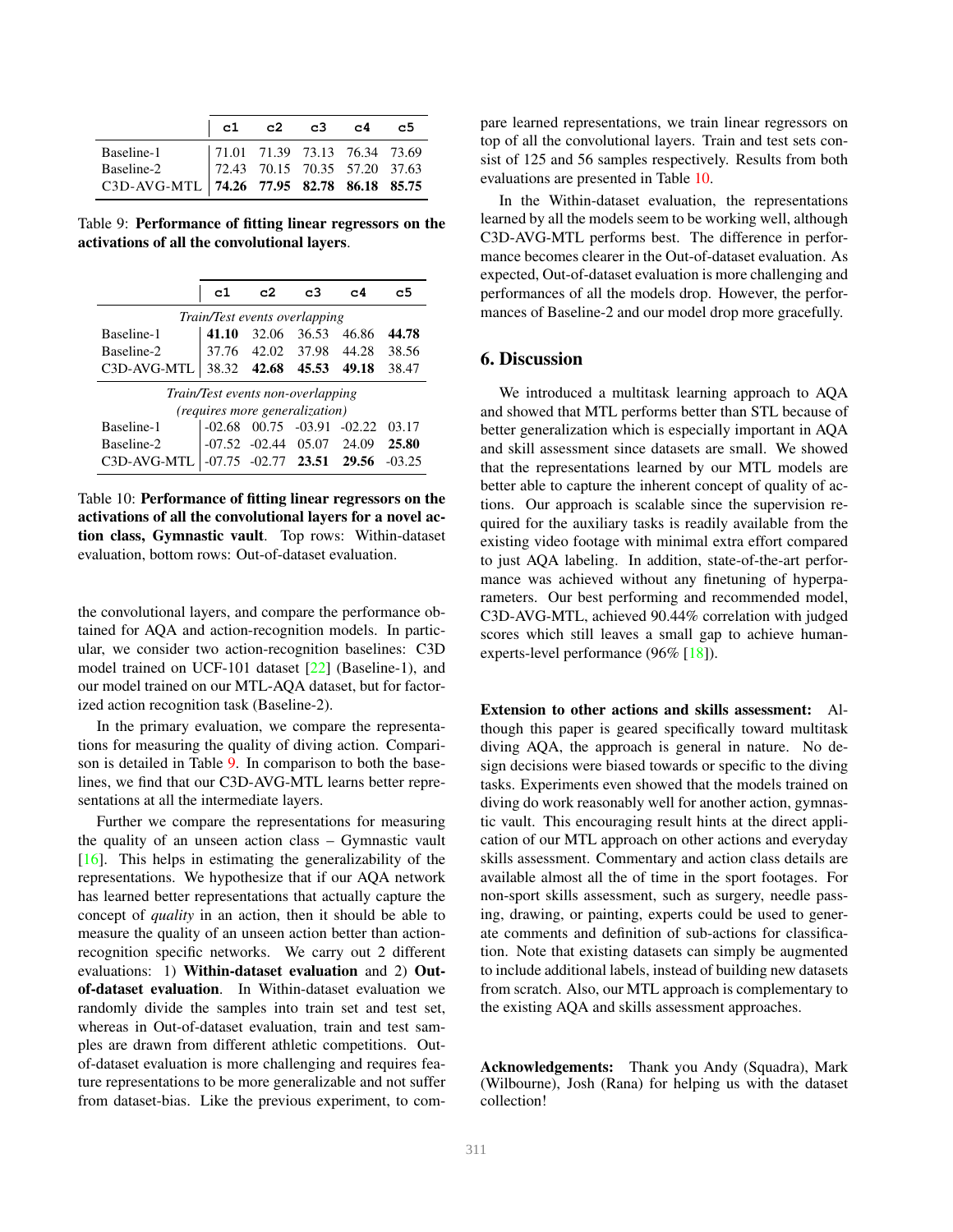## References

- [1] Gedas Bertasius, Hyun Soo Park, X Yu Stella, and Jianbo Shi. Am i a baller? basketball performance assessment from first-person videos. In *Computer Vision (ICCV), 2017 IEEE International Conference on*, pages 2196–2204. IEEE, 2017. 2
- [2] Rich Caruana. Multitask learning. *Machine learning*, 28(1):41–75, 1997. 4
- [3] Kyunghyun Cho, Bart Van Merriënboer, Caglar Gulcehre, Dzmitry Bahdanau, Fethi Bougares, Holger Schwenk, and Yoshua Bengio. Learning phrase representations using rnn encoder-decoder for statistical machine translation. *arXiv preprint arXiv:1406.1078*, 2014. 5
- [4] Hazel Doughty, Dima Damen, and Walterio Mayol-Cuevas. Who's better? who's best? pairwise deep ranking for skill determination. In *The IEEE Conference on Computer Vision and Pattern Recognition (CVPR)*, June 2018. 1, 2
- [5] Hazel Doughty, Walterio Mayol-Cuevas, and Dima Damen. The pros and cons: Rank-aware temporal attention for skill determination in long videos. *arXiv preprint arXiv:1812.05538*, 2018. 2
- [6] Sonal Gupta, Joohyun Kim, Kristen Grauman, and Raymond Mooney. Watch, listen & learn: Co-training on captioned images and videos. In *Joint European Conference on Machine Learning and Knowledge Discovery in Databases*, pages 457–472. Springer, 2008. 3
- [7] Sonal Gupta and Raymond Mooney. Using closed captions to train activity recognizers that improve video retrieval. In *Proceedings of the CVPR-09 Workshop on Visual and Contextual Learning from Annotated Images and Videos (VCL)*, Miami, FL, June 2009. 3
- [8] Kensho Hara, Hirokatsu Kataoka, and Yutaka Satoh. Can spatiotemporal 3d cnns retrace the history of 2d cnns and imagenet? In *Proceedings of the IEEE Conference on Computer Vision and Pattern Recognition (CVPR)*, pages 6546– 6555, 2018. 4
- [9] Sergey Ioffe and Christian Szegedy. Batch normalization: Accelerating deep network training by reducing internal covariate shift. In *International Conference on Machine Learning*, pages 448–456, 2015. 5
- [10] Hassan Ismail Fawaz, Germain Forestier, Jonathan Weber, Lhassane Idoumghar, and Pierre-Alain Muller. Evaluating surgical skills from kinematic data using convolutional neural networks. In *International Conference On Medical Image Computing and Computer Assisted Intervention (MICCAI)*, 2018. 1
- [11] Andrej Karpathy, George Toderici, Sanketh Shetty, Thomas Leung, Rahul Sukthankar, and Li Fei-Fei. Large-scale video classification with convolutional neural networks. In *Proceedings of the IEEE conference on Computer Vision and Pattern Recognition*, pages 1725–1732, 2014. 4
- [12] Diederik P Kingma and Jimmy Ba. Adam: A method for stochastic optimization. *arXiv preprint arXiv:1412.6980*, 2014. 5
- [13] Yongjun Li, Xiujuan Chai, and Xilin Chen. End-to-end learning for action quality assessment. In *Pacific Rim Con-*

*ference on Multimedia*, pages 125–134. Springer, 2018. 1, 2, 4, 7

- [14] Zhenqiang Li, Yifei Huang, Minjie Cai, and Yoichi Sato. Manipulation-skill assessment from videos with spatial attention network. *arXiv preprint arXiv:1901.02579*, 2019. 2
- [15] Aiden Nibali, Zhen He, Stuart Morgan, and Daniel Greenwood. Extraction and classification of diving clips from continuous video footage. In *Computer Vision and Pattern Recognition Workshops (CVPRW), 2017 IEEE Conference on*, pages 94–104. IEEE, 2017. 3, 5, 6
- [16] Paritosh Parmar and Brendan Tran Morris. Learning to score olympic events. In *Computer Vision and Pattern Recognition Workshops (CVPRW), 2017 IEEE Conference on*, pages 76– 84. IEEE, 2017. 1, 2, 3, 4, 6, 7, 8
- [17] Adam Paszke, Sam Gross, Soumith Chintala, Gregory Chanan, Edward Yang, Zachary DeVito, Zeming Lin, Alban Desmaison, Luca Antiga, and Adam Lerer. Automatic differentiation in pytorch. 2017. 5
- [18] Hamed Pirsiavash, Carl Vondrick, and Antonio Torralba. Assessing the quality of actions. In *European Conference on Computer Vision*, pages 556–571. Springer, 2014. 1, 2, 3, 7, 8
- [19] Ariadna Quattoni, Michael Collins, and Trevor Darrell. Learning visual representations using images with captions. In *Computer Vision and Pattern Recognition, 2007. CVPR'07. IEEE Conference on*, pages 1–8. IEEE, 2007. 3
- [20] Ashish Sharma, Jatin Arora, Pritam Khan, Sidhartha Satapathy, Sumit Agarwal, Satadal Sengupta, Sankarshan Mridha, and Niloy Ganguly. Commbox: Utilizing sensors for realtime cricket shot identification and commentary generation. In *Communication Systems and Networks (COM-SNETS), 2017 9th International Conference on*, pages 427– 428. IEEE, 2017. 3
- [21] Rahul Anand Sharma, K Pramod Sankar, and CV Jawahar. Fine-grain annotation of cricket videos. In *Pattern Recognition (ACPR), 2015 3rd IAPR Asian Conference on*, pages 421–425. IEEE, 2015. 3
- [22] Khurram Soomro, Amir Roshan Zamir, and Mubarak Shah. Ucf101: A dataset of 101 human actions classes from videos in the wild. *arXiv preprint arXiv:1212.0402*, 2012. 5, 8
- [23] Mohak Kumar Sukhwani. *Understanding and Describing Tennis Videos*. PhD thesis, International Institute of Information Technology Hyderabad, 2016. 3
- [24] Du Tran, Lubomir Bourdev, Rob Fergus, Lorenzo Torresani, and Manohar Paluri. Learning spatiotemporal features with 3d convolutional networks. In *Proceedings of the IEEE international conference on computer vision*, pages 4489–4497, 2015. 2, 4, 5
- [25] Vinay Venkataraman, Ioannis Vlachos, and Pavan K Turaga. Dynamical regularity for action analysis. 1, 2
- [26] Xiang Xiang, Ye Tian, Austin Reiter, Gregory D Hager, and Trac D Tran. S3d: Stacking segmental p3d for action quality assessment. In *2018 25th IEEE International Conference on Image Processing (ICIP)*, pages 928–932. IEEE, 2018. 1, 2, 4, 7
- [27] Chengming Xu, Yanwei Fu, Bing Zhang, Zitian Chen, Yu-Gang Jiang, and Xiangyang Xue. Learning to score the fig-